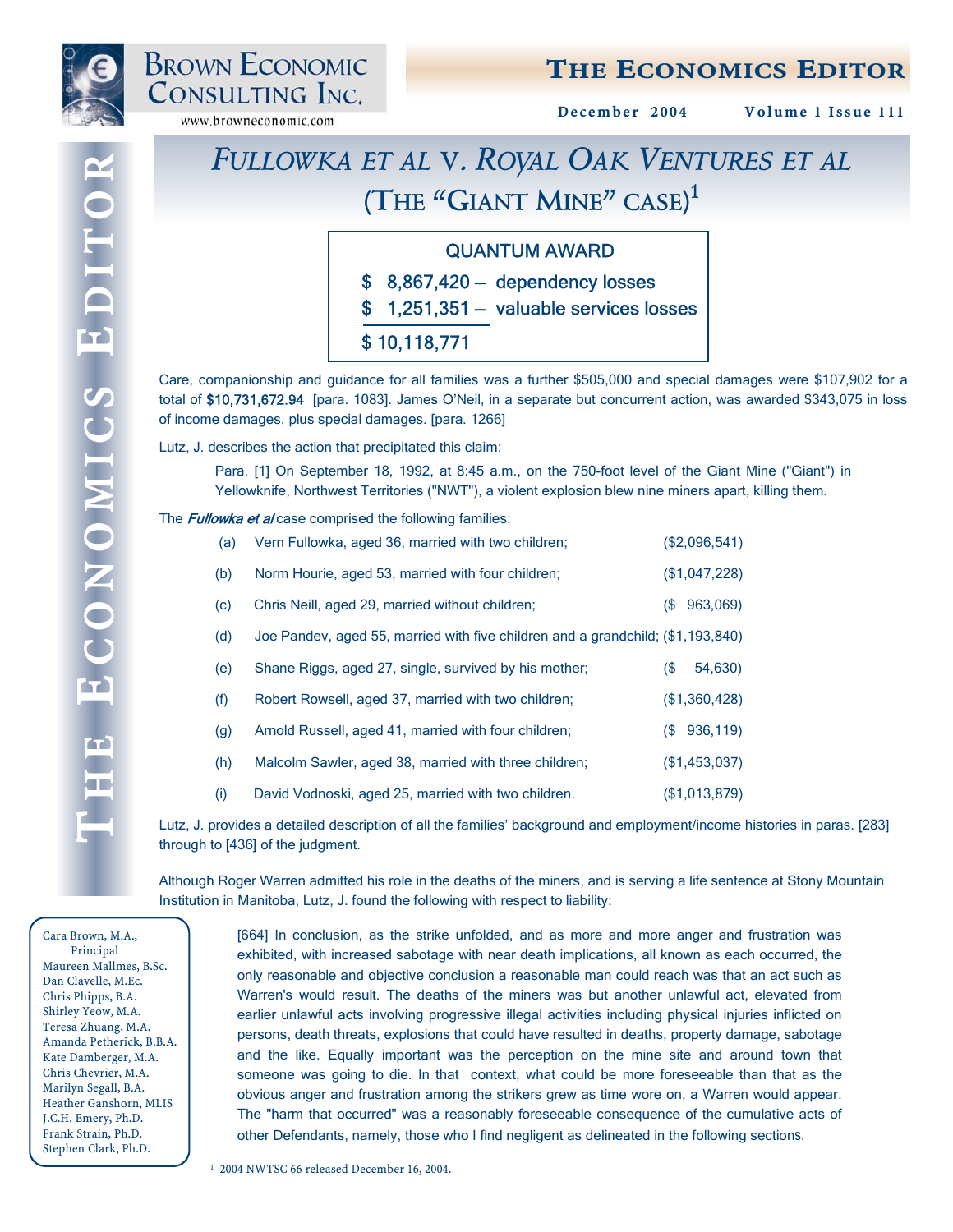Lutz, J. apportioned the liability amongst the various defendants as set out in para. [1300]:

[1300] Pursuant to factual findings and the authorities cited herein, I find the allocation of fault for both actions as follows:

| <b>Party</b>        | Degree (Percentage) |
|---------------------|---------------------|
| <b>Royal Oak</b>    | 23                  |
| Pinkerton's         | 15                  |
| <b>CAW National</b> | 22                  |
| Warren              | 26                  |
| <b>Bettger</b>      | 1                   |
| <b>Shearing</b>     | $\mathcal{P}$       |
| Seeton              | $\mathfrak{p}$      |
| <b>GNWT</b>         | 9                   |

#### FINDINGS OF THE COURT ON EXPERT ECONOMIC EVIDENCE

Between November 18 and 21, 2003, Ms. Brown was qualified to give expert economic evidence on loss of dependency, loss of valuable services (housekeeping), and tax gross-up<sup>2</sup> for the 9 families who lost their husband & father on September 18, 1992 in Yellowknife, NWT. Ms. Brown gave rebuttal evidence in this case on March 1, 2004.

Although Lutz, J. was critical of the economic evidence in general, and expressed frustration at the complexity of the evidence as well as the numerous contingencies and scenarios presented, he accepted Ms. Brown's dependency loss figures for the 6 of the 8 families,<sup>3</sup> and valuable services for 6 of the 9 families. (Each family had a dependency loss and valuable services claim).

### PERSONAL CONSUMPTION RATES<sup>4</sup> ("PCR" RATES)

Lutz, J. adopted Ms. Brown's recently developed PCRs that are determined with relation to family size AND family income level.<sup>5</sup> Prior to this case, Canadian courts were only ever presented with PCRs that varied by family size. The "average" family income underlies these PCRs.

Ms. Brown's expanded PCR rates are influenced by American research and jurisprudence that has used PCR rates fluctuating by family size and income level for more than 2 decades. The main impact compared to prior awards is that it will increase awards when decedents have higher-than-average income; and it will decrease awards when decedents have lower-than-average income (assuming the same level of survivor's income).

Ms. Brown presented her research to the court in Fullowka et al v. Royal Oak Ventures et al. Lutz, J. found "merit" and "tremendous depth" in Ms. Brown's analysis and used the newly refined Canadian rates to determine the families' dependency losses:

[1016] The PCR is calculated and applied to the income streams to determine what portion would have been consumed solely by the deceased. Although both experts ultimately relied mainly on a survey of household spending produced by Statistics Canada in 2000, their analyses differed markedly. While Brown arrived at

<sup>2</sup> Lutz, J. stated in para. [493] "Gordon Smith agreed with the Cara Brown model for calculating the tax gross-up, so that he focused on management fees only."

<sup>3</sup> In the case of Carol Riggs, Lutz, J. did not accept our calculation with regard to dependency losses as it was based solely on Carol's son, Shane, financially contributing to her household. Lutz, J. found no evidence for the amount the plaintiffs asserted that Shane was going to give his mother (\$10,380 per year for the remainder of her lifetime); the judge accepted \$1684 annually instead.

<sup>4</sup> These rates pertain to the proportion of family income the deceased consumed while alive, as a percentage of total family income. The inverse of personal consumption rates (i.e., the remainder) have been traditionally known as "dependency rates". Dependency rates are determined by the amount of the personal consumption rate ("PCR"); the PCR is what is calculated, whereas the dependency rate is derived from the PCR.

<sup>5</sup> This methodology is published in a forthcoming issue of the *Journal of Forensic Economics,* and the results (the PCRs by income level and family size) are published in C.L. Brown, *Damages: Estimating Pecuniary Loss,* loose-leaf (Aurora, Ontario: Canada Law Book), 2004, chapter 7, Table 7-5 (p 7-42).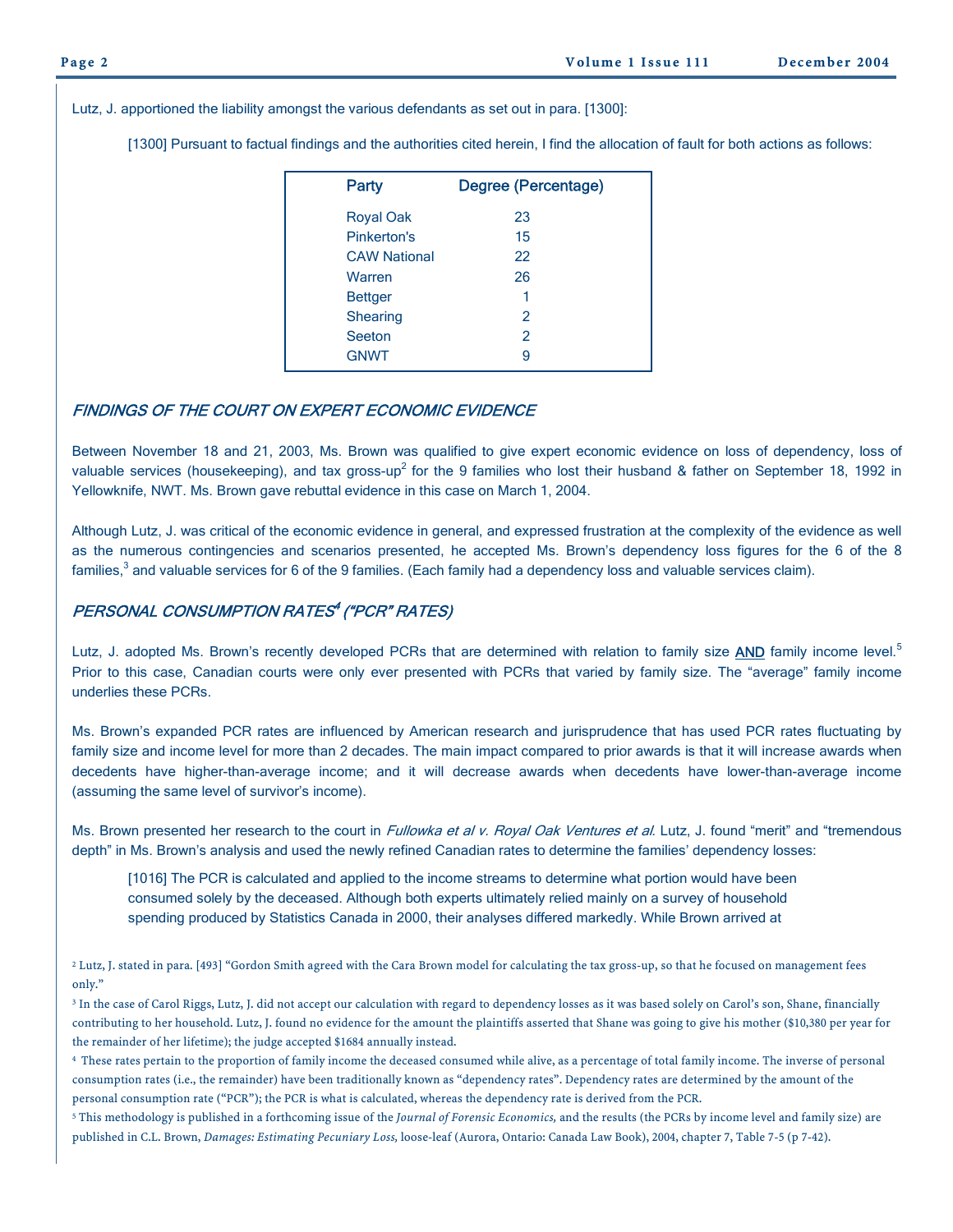consumption rates ranging from 10.9-12.3% for a two-person family, [the other expert's] figures for the same scenario were 30.61-31.01%. The fundamental difference is that Brown's PCRs vary significantly by income level, and [the other expert's] do not. The other expert's calculations reflect differing income level, albeit minimally, because of his reliance on the Statistics Canada data, which breaks down spending according to income level. **Brown has developed** a new method, which I accept, for the calculation of Canadian PCRs based on the relatively recent methodology employed in the United States. The tables used by some American economists have shifted from focusing on both family size and income level. Consequently, Brown applied the American methodology to Canadian data offered by Statistics Canada and developed new Canadian tables. Brown agreed with [the other expert] who testified that, when income levels increase, the amount that the deceased would have consumed increases as well. However, according to Brown, this is true in terms of dollar amounts, yet, as a percentage of income, it is actually a declining trend. Furthermore, with regard to savings, Brown testified that, as income rises, the income that is allocated to savings increases in both dollar amounts and percentage of family income. The effect of the increase in savings is to increase the net worth of the family; net worth is the value of the family's income that is not consumed but could be liquidated. It might be used for indivisible items such as children's education, purchase of property or bequests, for example. Therefore, Brown's calculations reflect an inverse trend; as family income increases, the PCR decreases, and, as family size increases, the PCR decreases. These figures mark a departure from those accepted by Canadian Courts in the past; however, having considered all of the evidence, particularly that with regard to Brown's research, I find that her PCR tables are preferable to those of [the other expert]. Brown demonstrated tremendous depth into her data analysis toward the development of her PCR tables, the result of which has merit in my view. (emphasis added)

[1017] Another significant distinction between the experts' calculation of PCRs was their treatment of savings. Brown's methodology assumed that the deceased would not have consumed savings in the same proportion as family income; instead, she assumed the consumption would have been 2-3%. The Defendants were critical of this, and argued that the assumption should be made that each deceased would have consumed the same proportion of savings as he would have consumed of the family income. However, Brown made a good point which was that at the time of the death, the savings had not been spent, but rather saved, so it is reasonable to assume that the savings would not be spent in the same proportion as family income. Furthermore, Brown referenced literature that suggests that a large proportion of family savings is spent on indivisible items such as children's education or a second home.

[1018] [The other expert] said that Brown's derivations are flawed and underestimate the deceased's consumption. Furthermore, the Defendants argued that it defies logic to assume that the deceased would not have consumed any significant amount of these savings, a view with which I do not agree.

#### REMARRIAGE & DIVORCE CONTINGENCIES: THE INTRODUCTION OF THE "COHABITER" OR "PARTNER"

Interestingly, in all but two cases, Lutz J. did not apply contingencies or negative discount for remarriage (by the survivor in the future) or divorce (of the couple had the decedent lived), commenting that most had stable marriages and would have stayed together; and in point of fact none of the survivors had remarried despite the 12-year gap between the explosion that claimed their husband's lives and the trial (2004). In two cases (Neill and Vodnoski), Lutz, J. accepted a divorce contingency (applied to the Neills' and Vodnoskis' marriages) and factored in the financial contribution of the widows' live-in companions.<sup>6</sup> Both of these surviving widows were young at the time of the explosion, as were their husbands. Lutz, J's decision to take into account the cohabiter's contributions is in line with remarriage statistics for widows (and widowers): if young when widowed, they are much more likely to remarry than average. In these cases, we had specific evidence about the cohabiters' income and financial contribution to the households, and were able to compare them directly to the decedents' income profile and financial contribution to the original household.

#### HIGHLIGHTS OF THE ECONOMIC ASSUMPTIONS ADOPTED BY LUTZ, J.

#### Income profiles for miners:

Para [995] [Brown's approach] relies on 1996 census data for miners in the NWT and the Yukon…Furthermore,

[continued page 4]

6 In two other cases, Lutz, J. did not discount the family's dependency loss (Sawler and Rowsell), acknowledging that in the former case Ms. Sawler's companion consumed as much as he contributed, and in the latter case, Mrs. Rowsell's companion stayed only for a short time (1993 to 1999) and did not financially contribute to her household.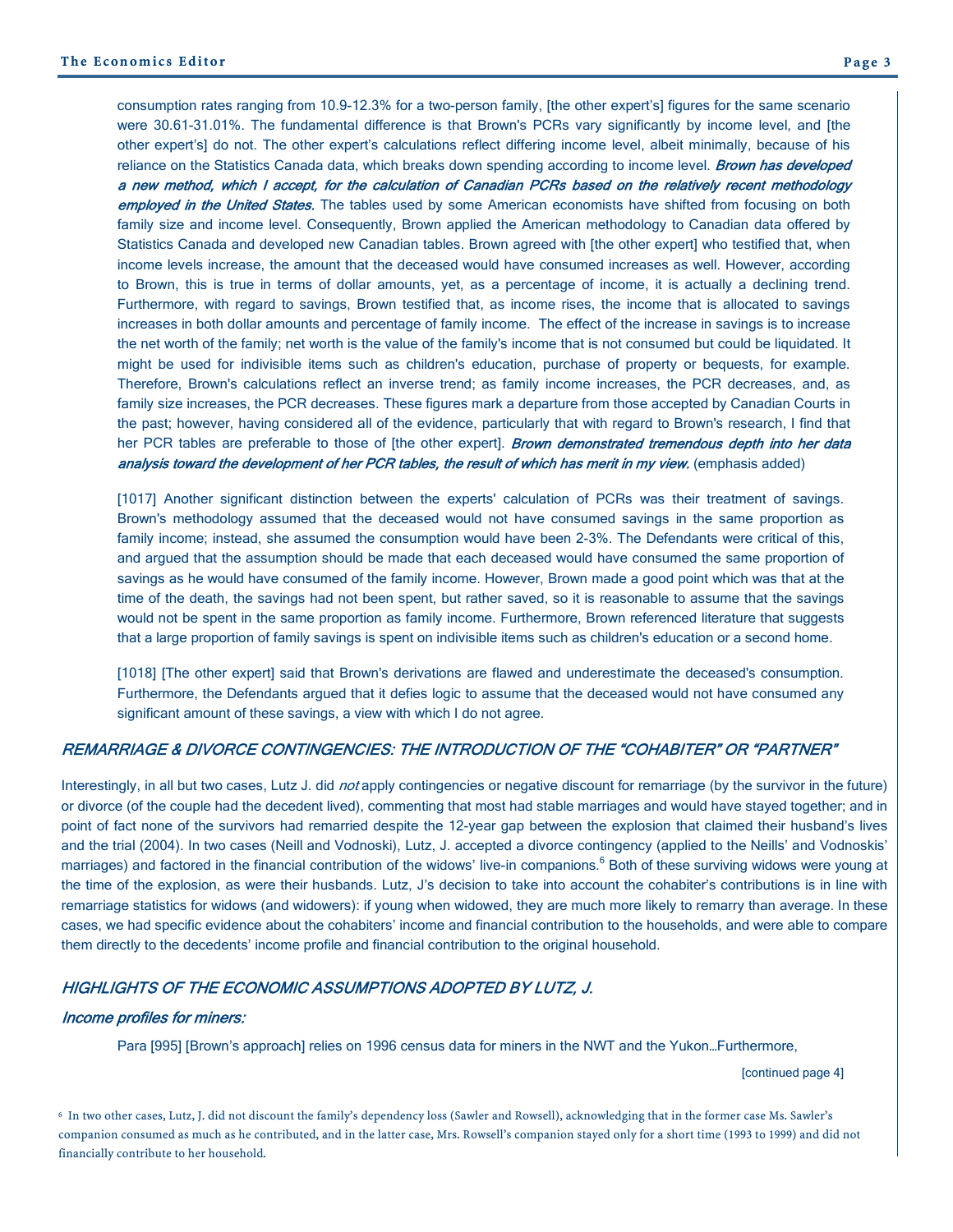the evidence was uncontroverted that, in the mining industry, miners' incomes vary significantly depending on their motivation to work overtime hours, as well as their motivation to achieve bonuses. To prefer the data relied on by [the other expert], which has the effect of lowering the income streams, also would ignore the fact that miners in the North, particularly those employed at Giant, were significantly higher income earners than their counterparts across the country. This fact alone accounts for why families such as the Fullowkas, Houries and Vodnoskis remained in Yellowknife as they did, and planned to remain for some time, a reality that ought not be ignored. …Consequently, Brown's method with regard to income profiles is preferable. (emphasis added)

Lutz, J. preferred the other expert's evidence that the "real" incomes of miners peaked at ages 35-39, despite commenting that this finding " taxes my common sense" (para. [1015]). This appeared to be a result of Lutz, J. disagreeing with this author's discussion about cross-sectional versus longitudinal surveys as they relate to the use of Canadian Census data to develop age-earnings profiles.

#### Unemployment & part-time contingencies:

Para. [996] Similar to the methodology employed with regard to income profiles, Brown applied an industry-specific unemployment contingency. [The other expert], however, applied rates based on age and education, the effect of which is to increase the award in some cases. However, in concert with the reasons above, I prefer the specialized approach used by Brown. Part-time and non-participation contingencies are also accounted for by Brown, who applied a disability contingency to reduce the award but, unlike [the other expert], did not apply any deduction for the contingency that the deceased may have worked part-time or have voluntarily chosen not to work. Brown's reasoning for not applying both of these contingencies was due to a lack of evidence that the deceased would choose not to work, or work part-time only. I agree with this reasoning, and note that, although periods of unemployment were illustrated, there is no evidence of any of the deceased working part-time in mining at any time prior to their deaths. For these reasons, there is no basis on which to deduct for part-time or non-participation contingencies as [the other expert] did. (emphasis added)

#### Non-participation contingency:

Para. [510] Brown actually relied on evidence given in the trial. For example, she assumed the deceased miners would be non-participants, i.e., that they would not choose not to work because "we had no evidence that these miners had ever worked part-time as miners voluntarily or were going to do that".

This is an excellent example of the importance of tailoring the non-participation contingency (the choice not to work) to the person, since it is a voluntary contingency (it is a choice to enter the labour market or not). Some experts apply this contingency like they do unemployment (an involuntary contingency), using it in every case regardless of the worker's demonstrated labour force attachment and intention to work, and work full-time (like most prime age males). Lutz, J. prefers the approach of tailoring the statistic to the person in question.

#### Retirement age:

Para. [997] In terms of setting an estimated retirement age for the deceased, Brown referenced Statistics Canada data in her evidence. She testified that the average retirement age ranged from 61 to 67 years for miners or workers in primary industry with the same characteristics as the deceased, and generally set 62 as the retirement age in all cases, except for Norm Hourie and Joe Pandev who were 53 and 55 years old respectively at the time of their deaths. In these two cases, because they were at a later stage in their mining careers, the evidence pertaining to their retirement intentions was meaningful. [The other expert] assumed a retirement age of 65 for all of the deceased and then applied a non-participation rate for the later years, which resulted in a retirement date of 61.4 years. *I prefer the evidence of Brown as it more closely conforms to the evidence heard at trial.* (emphasis added)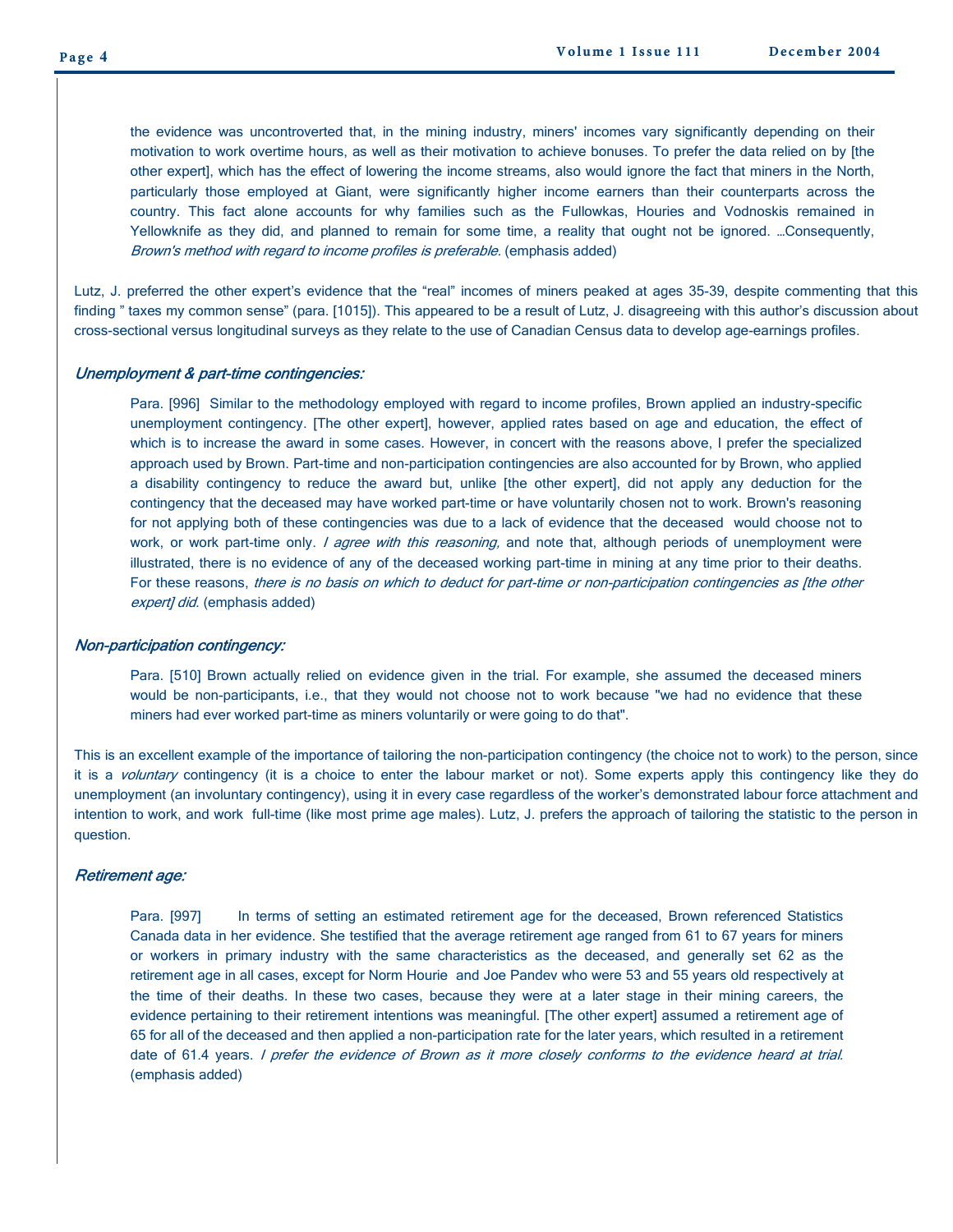#### Income tax assumptions:

[998] With respect to RRSP contributions, there is evidence that in all cases, except that of the Russell family, contributions had been made. Brown's calculations included examination of previous income information (tax returns) to determine what the contribution history to RRSPs was in each case, on which an average of the income percentage contributed was assumed and applied. In cases where there were no contributions made or where a meaningful history could not be obtained from the available information, Brown assumed a 5% contribution rate...

[1000] Brown assessed post-retirement income for all of the deceased, while [the other expert] opted only to provide these calculations for the two oldest miners, Joe Pandev and Norm Hourie, as he was unable to provide calculations for the others for lack of evidence pertaining to post-retirement loss. I cannot imagine what evidence could have been led on this issue, given that most of the deceased were 25 to 30 years from retirement. However, making a calculation using the projected income stream would be prudent as otherwise the dependency claim is significantly understated. Therefore, Brown's values are preferable. (emphasis added)

#### VALUABLE SERVICES CLAIMS

[1039] There are differences between the experts as to the calculation of valuable services, arising primarily out of their lack of consensus in how much time the deceased contributed prior to their deaths, and the amount of time that is now reduced as a result of their absence in the families. This difference arises out of the respective reliance on differing available data. I accept the calculations provided by Brown as her statistical information is more current and therefore more reliable than that of [the other expert]. It should be noted that at trial [the other expert] provided amendments to his valuable services calculations, by adjusting his calculations (approximating them to use [the other expert's] words) so as to increase the award. Nevertheless, I generally endorse the more precise methodology that Brown has employed in using statistics as a benchmark, and further considering the trial evidence, which was not done by [the other expert]. However, it was necessary to reject the estimates provided by Brown in some cases, as she ignored the highly significant impact of common law partners to a claim for loss of valuable services.<sup>7</sup> (emphasis added)

Lutz, J. emphasized how important it is to the trier of fact to have the expert's evidence dovetail with the facts about the families. Ms. Brown's report was prepared almost a year before the trial, such that additional information was released between the date of the report and Ms. Brown's evidence, leaving some inconsistencies, which troubled Lutz, J. In some cases, the information was simply not available when writing the report, but this did not appear to come out during the trial.<sup>8</sup> In other instances, Lutz, J. was frustrated about certain concepts not having been adequately explained during testimony, though he did accept the premise of many of these concepts.<sup>9</sup>

Importantly, Lutz, J. reiterated the importance of the expert's assumptions being aligned with the facts and/or evidence in the case – emphasizing again how important it is for the quantum expert to investigate and verify his/her assumptions and how they align with counsel's evidence, rather than the expert agreeing to be "instructed by counsel to assume…".

[continued page 6]

<sup>7</sup> This assumption was one that plaintiff's counsel instructed us to make, arguing to the court that because the widows in these cases had not remarried (only cohabited) then the partner's contributions should not be considered. As this was a legal argument (not an economic assumption), I deferred to counsel on this assumption.

8 For instance, Lutz, J. comments in para. [511] "Pension benefits of 3.8% were likewise added, but it is to be noted this was based on a survey of Watson Wyatt done in 2001, not on actual available information". Despite repeated attempts to contact Royal Oak and Giant Mine, as well as some of the decedents' union organizations, we were not able to obtain information about the employer's pension contribution or benefit to the employee. The next best source of information is the Watson Wyatt survey; at the time of writing the February 2003 report, the most recently available data was for 2001.

9 An example is the dependency loss formula that Lutz, J. reproduces in para. [513]: "Dependency loss = {[1 -PCR] X deceased's disposable income - PCR X survivor's hypothetical disposable income}". This is explained in detail in the main report tendered for trial, and underlies all of the figures that Lutz, J. accepted. Note the use of the survivor's "hypothetical" income – this pertains to the survivor's income that she would have earned in the absence of the blast. In many of these cases, the widows changed careers either due to personal trauma arising out of the explosion and its aftermath (which caused some to "flee" Yellowknife) and for other reasons. It is important to use the survivor's "hypothetical" or "without-incident" income to determine the dependency loss; otherwise it will overstate the dependency loss if the survivor earns less than s/he would have in the absence of the incident. For a detailed discussion on this methodology, see C.L. Brown, *Damages: Estimating Pecuniary Loss,* loose-leaf (Aurora, Ontario: Canada Law Book), 2004, chapter 7.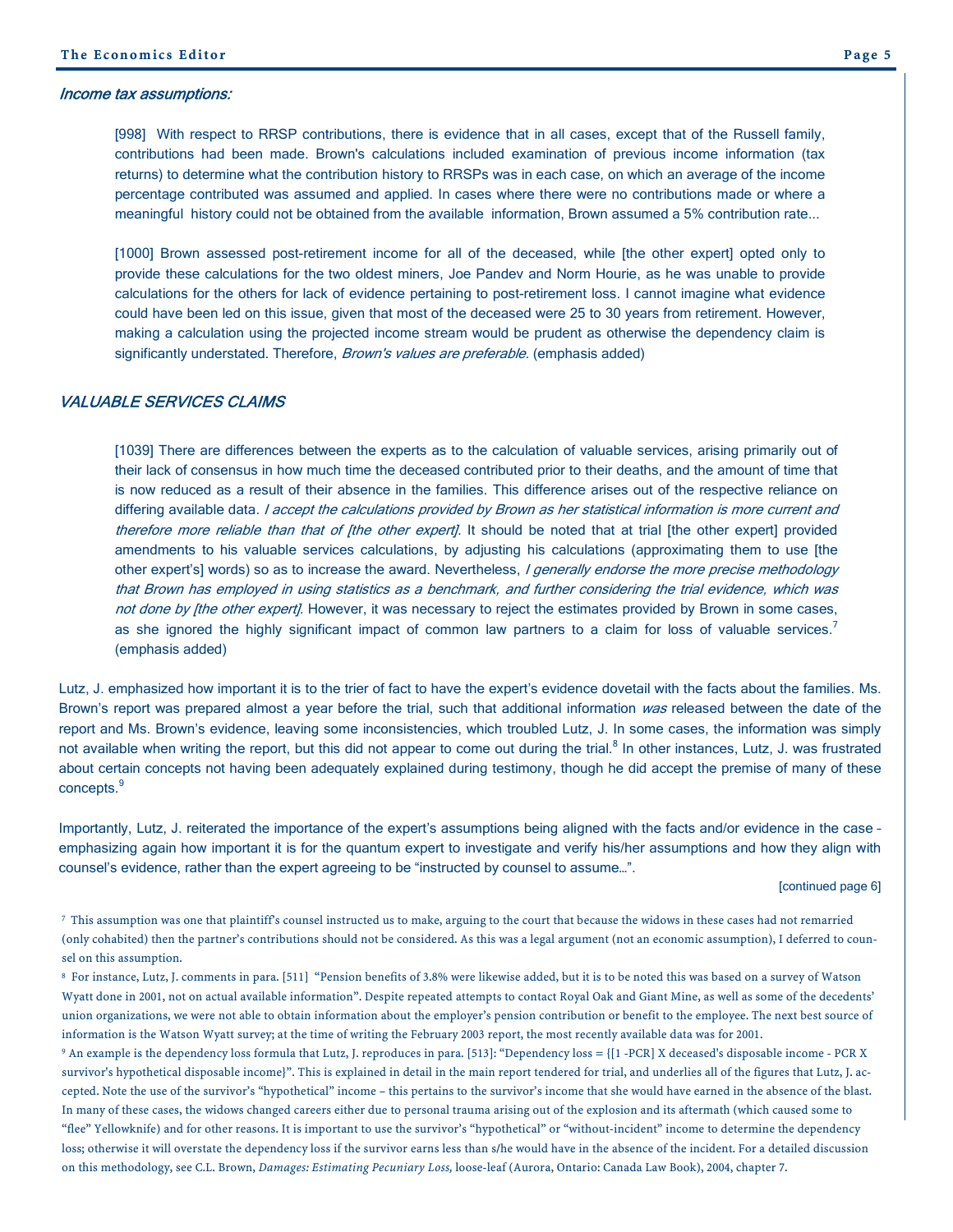Lutz, J. criticized both experts for failing to take into account the contingency that the families would have had more children:

Para. [549] "Brown failed to utilize Statistics Canada information that was available to her on the probability of births to certain of the widows, yet she used Statistics Canada information on marriage and divorce in her dependency and other calculations" and, again:

Para. [560] "Also of concern is Brown's use of Statistics Canada data on marriage and divorce but not on birth rate information, which, on a good cross-examination by Ms. Sanderson was demonstrated to alter the PCR and dependency calculations and increase or decrease the amount of the award to the family."

Despite attempting to explain that most quantum experts do not factor in additional children after the death of a parent because we assume the unborn child is not a party to the action (and therefore has no part of the claim), Lutz, J. felt that this was a contingency that should have been considered. It will remain to be seen if courts in the future mandate that the personal consumption and dependency rates should take into account changes in family size that would have occurred. To date, economic experts, without exception, do not do so in fatality cases.<sup>10</sup>

#### TAX GROSS-UP CLAIM

Lutz, J. accepted Ms. Brown's calculation of the tax gross-up in entirety and made provisional awards in case of appeal, but did not award a tax gross-up based on the findings below from the judgment:

[1045] Further, the Defendants stated in their final submissions:

112. Even if the statutory scheme had been reversed and the monies in the first instance were payable to the individual plaintiffs who were then required by statute to pay over a certain amount to the Board, the result would be the same. It is generally recognized that where the plaintiff will be required to immediately pay over a portion of the lump sum award to third parties pursuant to a subrogated claim, this amount should not be subject to a tax gross-up since it will not be invested by the plaintiff, and will not generate income which is subject to tax.

S.M. Waddams, The Law of Damages, supra, p. 3-63 - 3-64, para 3.1180. K. Cooper-Stephenson, Personal Injury Damages in Canada, supra, p. 465 and p. 708. [footnotes omitted].

C.L. Brown, *Damages, Estimating Pecuniary Loss*, looseleaf (Aurora: Canada Law Book, October 2002) at 7-48.18

1052] I reiterate that it is only the WCB who has property in the award here. Two things must be noted at this juncture: firstly, the WCB is the beneficial plaintiff under the statute; and, secondly, depending on legal fees and costs recovered, the Plaintiffs might recover little or nothing under s. 13(4) of the Workers' Compensation Act. The costs issue will not be determined until after judgment is rendered. The statute renders it impossible to determine the compensation payable…

[1053] Some or all of the future dependency losses could be paid as future WCB pensions, and that would not attract tax.

Lutz, J. then goes on to consider Townsend v. Kroppmanns, [2004] 1 S.C.R. 315, 2004 SCC 10, and the "collateral benefits" decisions found in *Cunningham v. Wheeler; Cooper v. Miller; Shanks v. McGee*, [1994] 1 S.C.R. 359;<sup>11</sup> and *Desrochers Estate v.* Simpson Air (1981) Ltd., [1995] N.W.T.J. No. 121 (S.C.) but concludes that:

[1058] In the result, the Plaintiffs cannot recover amounts for gross-up. Management fees must thus receive like treatment.

<sup>10</sup> The only exception to this is in *Survival of Action Act* cases in which the "life-cycle" approach has been adopted by the Court of Appeal of Alberta when determining the personal living expenses of the deceased to calculate the available surplus left in the estate. In these cases, because the claim is "victimcentred" and not "heir-centred", the courts concur that family size will change the decedent's spending such that an increase in family size decreases the amount s/he spends on himself/herself. This means that an available surplus (or "*Duncan*" award) *does* take into account future, hypothetical changes in family size – but in these cases, it is affecting the award by the estate rather than calculating an award for these hypothetical family members. 11 Lutz, J. states in para. [1056] that "Those decisions do not assist, as the Defendants do not say that they wish to deduct any WCB subrogated amounts."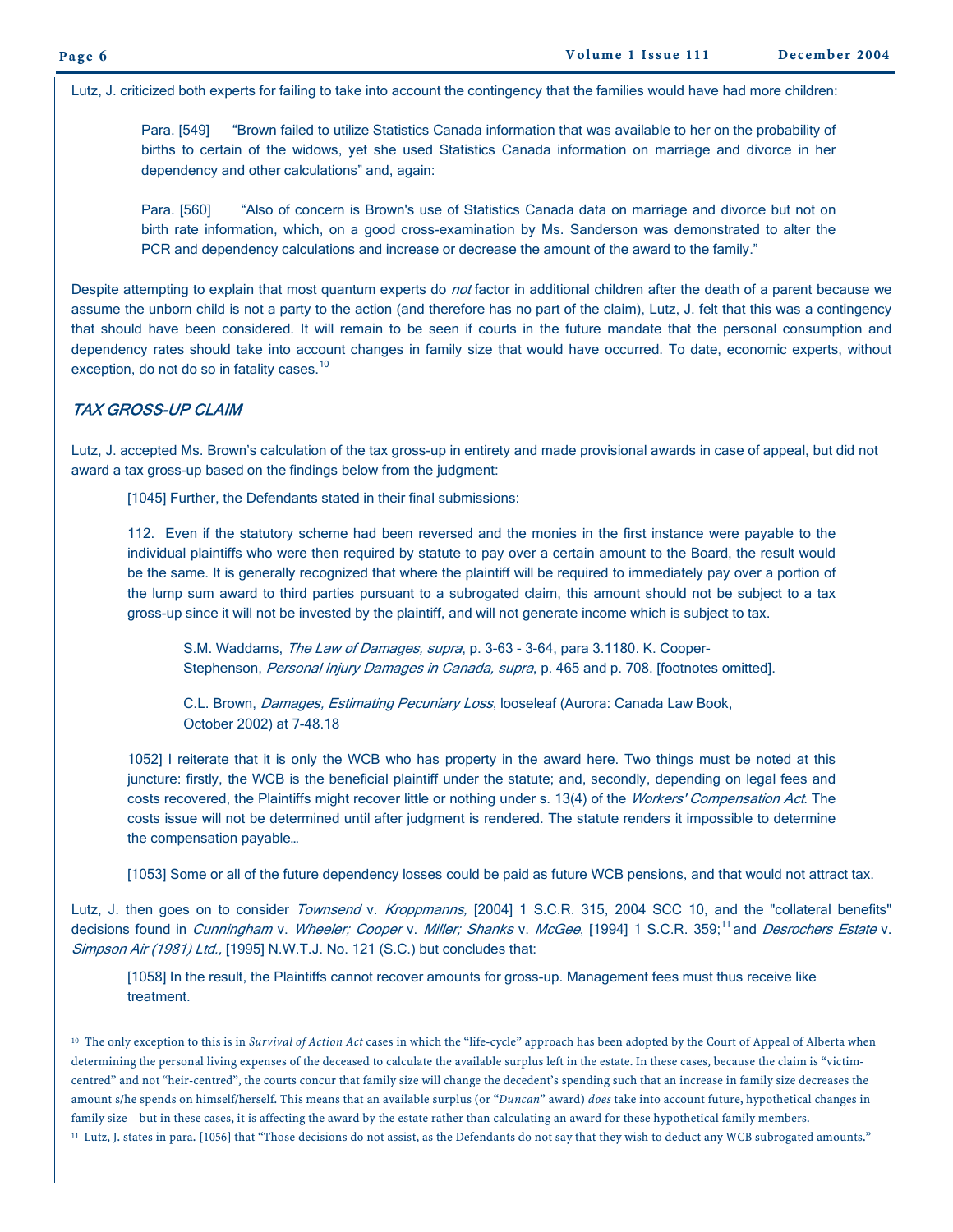#### O'NEIL V. ROYAL OAK VENTURES ET AL: LOSS OF INCOME CLAIM

In an accompanying action on behalf of James O'Neil, who discovered the bodies at the mine site on the day after the explosion, and subsequently suffered from PTSD, Lutz, J. awarded loss of income damages in the amount of \$343,075.

[1266] I accept Brown's calculation of total loss (inclusive of pre-judgment interest) at January 31, 2000, to be \$343.075. Brown's assessment is preferred to [the other expert's]. She had the benefit of O'Neil's tax returns. Her adjustments of earnings and contingencies best fit O'Neil's situation, particularly as she also had the benefit of Giant payroll records from a payroll audit done by the WCB for all miners. O'Neil's earnings were consistent with the figures from the audit, so that their transposition delivers the aura of accuracy to Brown's calculations.

[1268] [The other expert's] methodology was not founded on facts that were proven but on statistics.

| <b>Before Tax</b><br>Cdn \$ |               | <b>FAMILY SIZE</b>    |      |      |
|-----------------------------|---------------|-----------------------|------|------|
| (total family<br>income)    | $\mathcal{P}$ | 3                     | 4    | 5    |
|                             |               | <b>DECEDENT'S PCR</b> |      |      |
| 15,000                      | 30.1          | 25.1                  | 21.8 | 18.6 |
| 25,000                      | 24.2          | 20.5                  | 18.0 | 15.5 |
| 50,000                      | 18.1          | 15.6                  | 13.8 | 12.1 |
| 65,000                      | 16.2          | 14.1                  | 12.5 | 11.0 |
| 85,000                      | 14.4          | 12.7                  | 11.3 | 10.0 |
|                             |               |                       |      |      |

### BROWN'S PCRs BY FAMILY SIZE & INCOME LEVEL, SURVEY OF HOUSEHOLD SPENDING 2000

Source: C.L. Brown, *Damages: Estimating Pecuniary Loss* (Aurora, Ontario: Canada Law Book), 2004, p 7-42, Table 7-5. Income levels in Table 7-5 are in addition to the ones above.

Readers can use the PCRs in the table above to tailor the decedent's personal consumption to their case. Whereas in the past courts used dependency rates of 60% (for 2-earner households), 70% (for 2-person families), or 80% (for 4-person families)<sup>12</sup>, the PCR rates above now reflect the family's total before-tax income. The rates have been derived from the most recent household expenditure data in Canada, Statistics Canada's Survey of Household Spending (SHS) 2000.

#### **CONTACT**  Cara Brown, ext. 201 or Dan Clavelle, ext. 209

 at Brown Economic Consulting, 1-800-301-8801, or 403-571-0115 to discuss fatal dependency methodologies.

12 See section 7.2.e "The Notion of 'Joint' Family Dependency", pp 7-15 to 7-30 in *Damages* for a discussion on rates in case law.